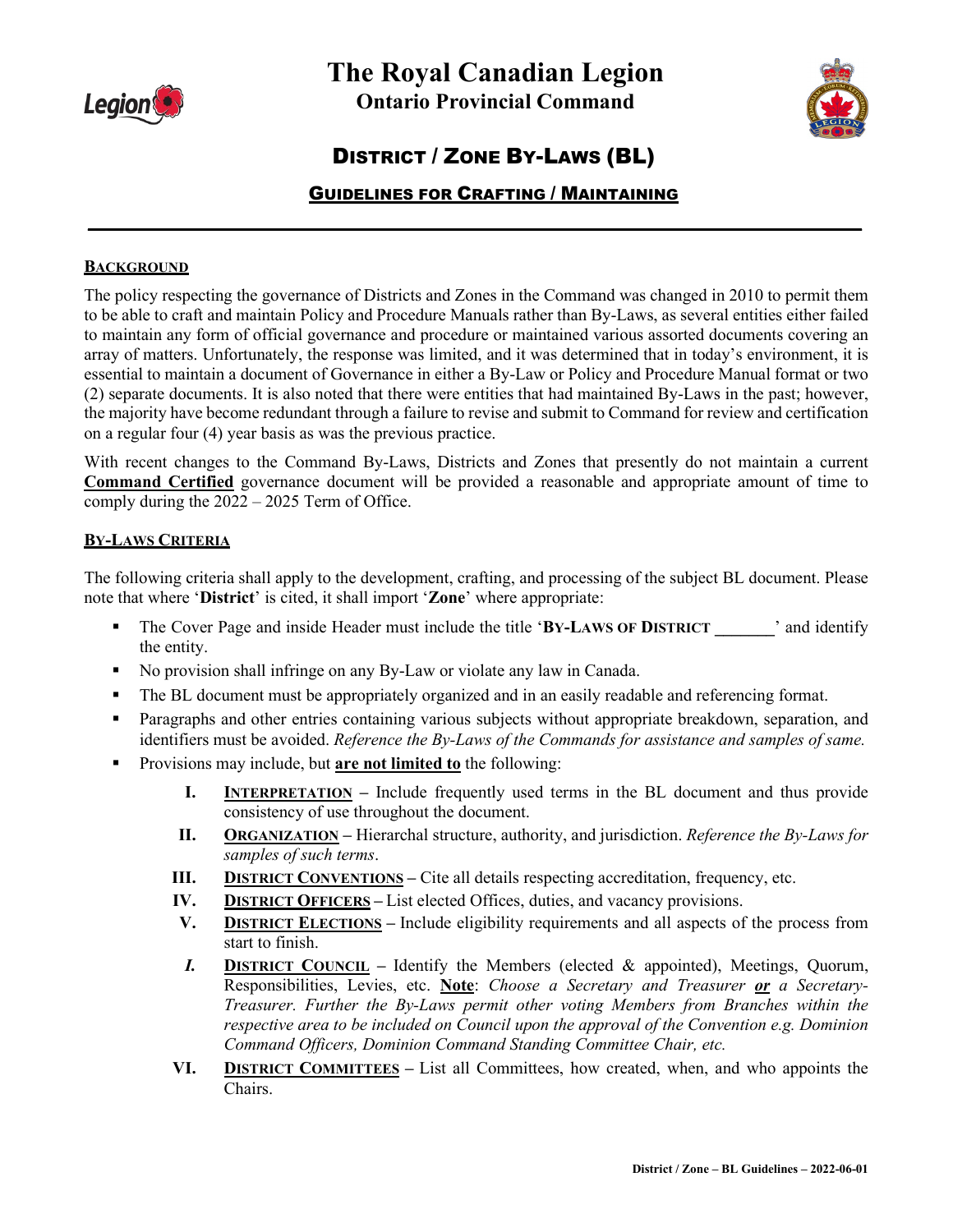- **VII. DUTIES / TERMS OF REFERENCE –** Specify the duties applicable to each Committee Chair, and other Positions. Reference to a specific Manual available from the Commands should be cited where appropriate.
- **VIII. DISTRICT FINANCIAL OPERATIONS –** Rules citing eligibility of those identified to be permitted to sign cheques & initiate other financial transactions. May also include the maintenance of Special Funds and investments and their oversight.
	- **IX. VETERANS CARE/HOSPITAL FUND –** Members appointed and by whom along with including associated duties/responsibilities.
	- **X. AMENDMENT PROCESS –** Procedure re the creation/amending of provisions therein. See the Note re use of Notice of Motion respecting additional provisions that could be included in this area for use in the future by the entity.
- The **Notice of Motion** (Command Form), including the proposed provisions and/or Amendments, is tabled at one (1) Convention with no seconder or debate. *(Reference the NOTE: Notice of Motion under Classification of Motions in The Rules of Procedure for Legion Meetings.)*

## *Note re Use of Notice of Motion*

*The requirement involving the tabling and approval at two (2) consecutive Conventions is applicable on each occasion* (if multiple attempts are necessary) *that the District presents their By-Laws until they have been successfully reviewed and issued their initial Certificate of Review from Command. Thus, the Amending provisions included in the approved and certified document may permit the tabling to take place at a regularly scheduled Council Meeting and approval at a subsequent Convention, but this will only become operative after the aforementioned issuance of the first Certificate of Review. Regularly scheduled Council Meetings must be clearly cited in the provisions i.e., what months they will take place as called by the Commander outside of an emergency situation.*

*Further, the tabling at a Council Meeting must be at least fifteen (15) days in advance of the approving Convention to permit distribution to the Members of Council and subsequent distribution to the Branches to ensure that all eligible voting Members have been apprised in advance and able to make an informed decision.*

*There may be occasions when a proposed amendment is raised at the Convention and due to its importance and/or urgency, cannot be advanced in the normal process. In this case, the use of a Notice of Motion may be waived upon the concurrence vote of two-thirds (2/3) of the voting Members present. This provision must have been included in the BL document under the Amendments Article, passed, and Certified prior to its use at any subsequent Convention.*

- The motion for approval is made at the next Convention and it must be approved by a majority. A higher degree of approval is left to the prerogative of the entity.
- Include a statement at the end of the BL document immediately prior to the Officers' signature blocks citing the date and location of the Convention at which the provision(s) were passed.
- The provisions, once approved, must be signed by the Officers Commander and Secretary with the date of such signatures being affixed thereto at the end of the BL document in the Signature Block before submission to Command.
- Four (4) copies of each applicable BL document used in the process as listed on the **District / Zone By-Laws (By-Laws) Submission Cover Form** (Command Form) must be forwarded to Command within **one (1) month** of approval.
- Four (4) complete copies of the signed Minutes (excerpts will not be accepted) involving the Tabling of the Motion and its subsequent approval must also be forwarded to Command with the aforementioned submission of the BL documents to provide documentary confirmation that the process was completed